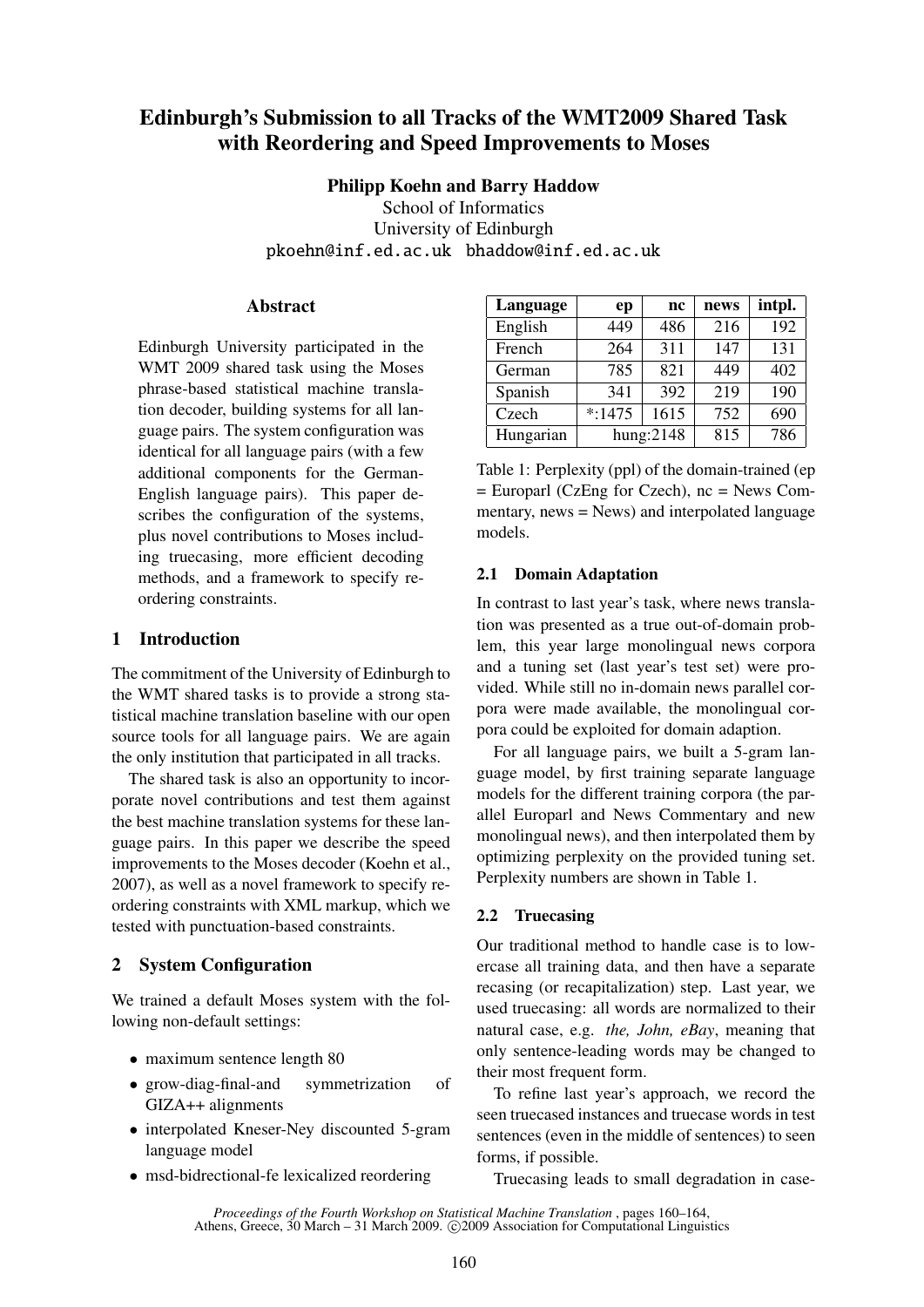| language pair     |         | baseline          | w/ news | $mbr$ /mp | truecased | big beam | $u$ ed'08 | best'08 |
|-------------------|---------|-------------------|---------|-----------|-----------|----------|-----------|---------|
| French-English    | uncased | 21.2              | 23.1    | 23.3      | 22.7      | 22.9     | 19.2      | 21.9    |
|                   | cased   |                   |         | 21.7      | 21.6      | 21.8     |           |         |
| English-French    | uncased | 17.8              | 19.4    | 19.6      | 19.6      | 19.7     | 18.2      | 21.4    |
|                   | cased   |                   |         | 18.1      | 18.7      | 18.8     |           |         |
| Spanish-English   | uncased | $\overline{22.5}$ | 24.4    | 24.7      | 24.5      | 24.7     | 20.1      | 22.9    |
|                   | cased   |                   |         | 23.0      | 23.3      | 23.4     |           |         |
| English-Spanish   | uncased | 22.4              | 23.9    | 24.2      | 23.8      | 24.4     | 20.7      | 22.7    |
|                   | cased   |                   |         | 22.1      | 22.8      | 23.1     |           |         |
| Czech-English     | uncased | 16.9              | 18.9    | 18.9      | 18.6      | 18.6     | 14.5      | 14.7    |
|                   | cased   |                   |         | 17.3      | 17.4      | 17.4     |           |         |
| English-Czech     | uncased | 11.4              | 13.5    | 13.6      | 13.6      | 13.8     | 9.6       | 11.9    |
|                   | cased   |                   |         | 12.2      | 13.0      | 13.2     |           |         |
| Hungarian-English | uncased |                   | 11.3    | 11.4      | 10.9      | 11.0     | 8.8       |         |
|                   | cased   |                   |         | 8.3       | 10.1      | 10.2     |           |         |
| English-Hungarian | uncased |                   | 9.0     | 9.3       | 9.2       | 9.5      | 6.5       |         |
|                   | cased   |                   |         | 8.1       | 8.4       | 8.7      |           |         |

Table 2: Results overview for news-dev2009b sets: We see significant BLEU score increases with the addition of news data to the language model and using truecasing. As a comparison our results and the best systems from last year on the full news-dev2009 set are shown.

insensitive BLEU, but to a significant gain in casesensitive BLEU. Note that we still do not properly address all-caps portions or headlines with our approach.

## 2.3 Results

Results on the development sets are summarized in Table 2. We see significant gains with the addition of news data to the language model (about 2 BLEU points) and using truecasing (about 0.5–1.0 BLEU points), and minor if any gains using minimum Bayes risk decoding (mbr), the monotoneat-punctuation reordering constraint (mp, see Section 3.2), and bigger beam sizes.

# 2.4 German–English

For German–English, we additionally incorporated

- rule-based reordering We parse the input using the Collins parser (Collins, 1997) and apply a set of reordering rules to re-arrange the German sentence so that it corresponds more closely English word order (Collins et al., 2005).
- compound splitting We split German compound words (mostly nouns), based on the frequency of the words in the potential decompositions (Koehn and Knight, 2003a).
- part-of-speech language model We use factored translation models (Koehn and Hoang, 2007) to also output part-of-speech tags with each word in a single phrase mapping and run a second n-gram model over them. The En-

| German-English                | <b>BLEU</b>       |
|-------------------------------|-------------------|
| (ued'08: 17.1, best'08: 19.7) | (uncased)         |
| baseline                      | 16.6              |
| + interpolated news LM        | 20.6              |
| + minimum Bayes risk decoding | $\overline{20.6}$ |
| + monotone at punctuation     | 20.9              |
| + truecasing                  | $\overline{20.9}$ |
| + rule-based reordering       | 21.7              |
| + compound splitting          | 22.0              |
| + part-of-speech LM           | $\overline{22.1}$ |
| $+big$ big beam               | 22.3              |

Table 3: Results for German–English with the incremental addition of methods beyond a baseline trained on the parallel corpus

| English-German                | <b>BLEU</b> |  |  |
|-------------------------------|-------------|--|--|
| (ued'08: 12.1, best'08: 14.2) | (uncased)   |  |  |
| baseline                      | 13.5        |  |  |
| + interpolated news LM        | 15.2        |  |  |
| + minimum Bayes risk decoding | 15.2        |  |  |
| + monotone at punctuation     | 15.2        |  |  |
| + truecasing                  | 15.2        |  |  |
| + morphological LM            | 15.2        |  |  |
| $+$ big beam                  | 15.7        |  |  |

Table 4: Results for English–German with the incremental addition of methods beyiond a baseline trained on the parallel corpus

> glish part-of-speech tags are obtained using MXPOST (Ratnaparkhi, 1996).

# 2.5 English-German

For English–German, we additionally incorporated a morphological language model the same way we incorporated a part-of-speech language model in the other translation direction. The morphological tags were obtained using LoPar (Schmidt and Schulte im Walde, 2000).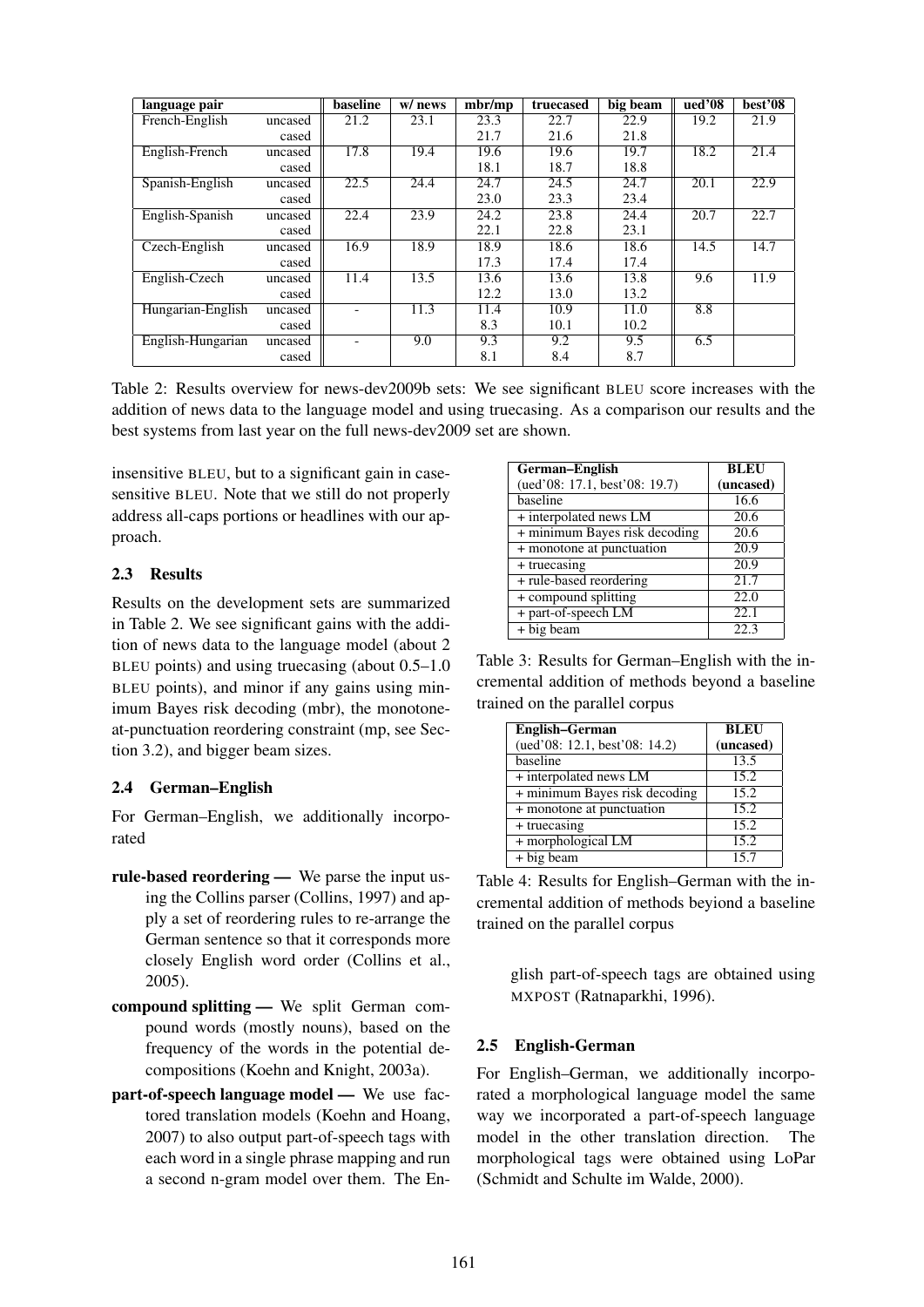

Figure 1: Early discarding results in speedier but still accurate search, compared to reducing stack size.

#### 3 Recent Improvements

In this section, we describe recent improvements to the Moses decoder for the WMT 2009 shared task.

### 3.1 Early Discarding

We implemented in Moses a more efficient beam search, following suggestions by Moore and Quirk (2007). In short, the guiding principle of this work is not to build a hypothesis and not to compute its language model scores, if it is likely to be too bad anyway.

Before a hypothesis is generated, the following checks are employed:

- 1. the minimum allowed score for a hypothesis is the worst score on the stack (if full) or the threshold for the stack (if higher or stack not full) *plus* an early discarding threshold cushion
- 2. if (a) new hypothesis future score, (b) the current hypothesis actual score, and (c) the future cost of the translation option are worse than the allowed score, do not generate the hypothesis
- 3. if adding all real costs except for the language model costs (i.e., reordering costs) makes the score worse than the allowed score, do not generate the hypothesis.
- 4. complete generation of the hypothesis and add it to the stack

Note that check 1 and 2 mostly consists of adding and comparing already computed values. In our implementation, step 3 implies the somewhat costly construction of the hypothesis data structure, while step 4 performs the expensive language model calculation. Without these optimizations, the decoder spends about 60-70% of the search time computing language model scores. With these optimization, the vast majority of potential hypotheses are not built.

See Figure 1 for the time/search-accuracy tradeoffs using this early discarding strategy. Given a stack size, we can vary the threshold cushion mentioned in step 1 above. A tighter threshold (the factor 1.0 implies no cushion at all), results in speedier but worse search. Note, however, that the degradation in quality for a given time point is less severe than the alternative — reducing the stack size (and also tightening the beam threshold, not shown in the figure). To mention just two data points in the German-English setting: Stack size of 500 and early discarding threshold of 1.0 results in faster search (150ms/word) and better quality (73.5% search accuracy) than the default search setting of a stack size 200 and no early discarding (252ms/word for 62.5% seach accuracy). Accuracy is measured against the best translations found under any setting.

Note that this early discarding is related to ideas behind cube pruning (Huang and Chiang, 2007), which generates the top  $n$  most promising hypotheses, but in our method the decision not to generate hypotheses is guided by the quality of hypotheses on the result stack.

### 3.2 Framework to Specify Reordering **Constraints**

Commonly in statistical machine translation, punctuation tokens are treated just like words. For tokens such as commas, many possible translations are collected and they may be translated into any of these choices or reordered if the language model sees gains. In fact, since the comma is one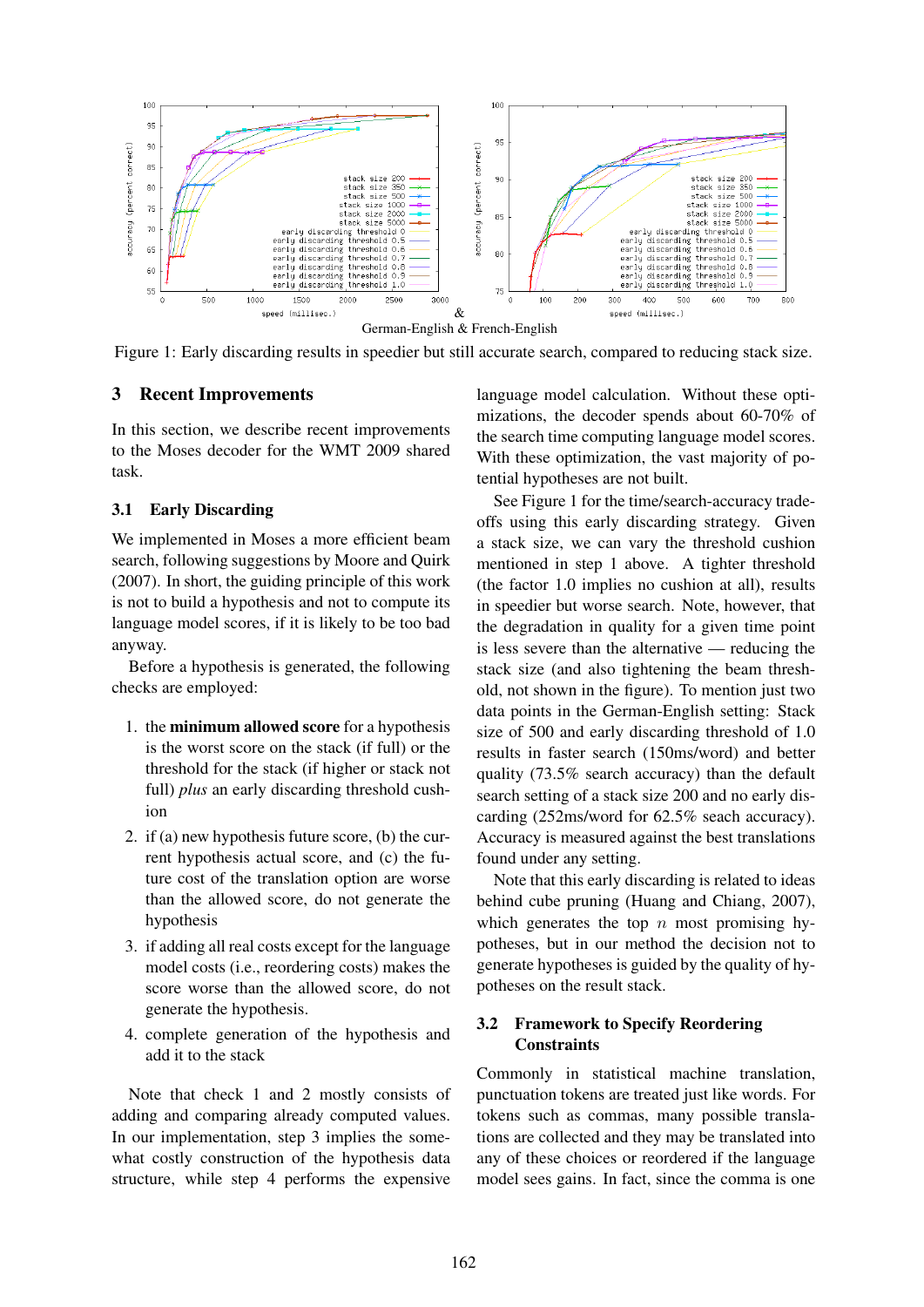```
✬
Requiring the translation of quoted material as a block:
He said <zone> " yes " </zone> .
Hard reordering constraint:
Number 1: <wall/> the beginning.
Local hard reordering constraint within zone:
A new idea <zone> ( <wall/> maybe not new <wall/> > > </zone> has come forward.
Nesting:
The <zone> " new <zone> ( old ) </zone> " </zone> proposal .
```
Figure 2: Framework to specify reordering constraints with zones and walls. Words within zones have to be translated without reordering with outside material. Walls form hard reordering constraints, over which words may not be reordered (limited to zones, if defined within them).

the most frequent tokens in a corpus and not very consistently translated across languages, it has a very noisy translation table, often with 10,000s if not 100,000s of translations.

✫

Punctuation has a meaningful role in structuring a sentence, and we see some gains exploiting this in the systems we built last year. By disallowing reordering over commas and sentenceending punctuation, we avoid mixing words from different clauses, and typically see gains of 0.1– 0.2 BLEU.

But also other punctuation tokens imply reordering constraints. Parentheses, brackets, and quotation marks typically define units that should be translated as blocks, meaning that words should not be moved in or out of sequences in quotes and alike.

To handle such reordering constraints, we introduced a framework that uses what we call zones and walls. A zone is a sequence of words that should be translated as block. This does not mean that the sequence cannot be reordered as a whole, but that once we start to translate words in a zone, we have to finish all its words before moving outside again. To put it another way: words may not reordered into or out of zones.

A wall is a hard reordering constraint that requires that all words preceeding it have to be translated before words after may be translated. If we specify walls within zones, then we consider them local walls where the before-mentioned constraint only applies within the zone.

Walls and zones may be specified with XML markup to the Moses decoder. See Figure 2 for a few examples. We use the extended XML framework to

- 1. limit reordering of clause-ending punctuation (walls)
- 2. define zones for quoted and parenthetical word sequences
- 3. limit reordering of quotes and parentheses (local walls within zones)
- 4. specify translations for punctuation (not comma).

Only (1) leads to any noticable change in BLEU in the WMT 2009 shared task, a slight gain 0.1–0.2.

Note that this framework may be used in other ways. For instance, we may want to revisit our work on noun phrase translation (Koehn and Knight, 2003b), and check if enforcing the translation of noun phrases as blocks is beneficial or harmful to overall machine translation performance.

## Acknowledgements

This work was supported by the EuroMatrix project funded by the European Commission (6th Framework Programme) and made use of the resources provided by the Edinburgh Compute and Data Facility (http://www.ecdf.ed.ac.uk/). The ECDF is partially supported by the eDIKT initiative (http://www.edikt.org.uk/).

#### References

- Collins, M. (1997). Three generative, lexicalized models for statistical parsing. In *Proceedings of the 35th Annual Meeting of the Association of Computational Linguistics (ACL)*.
- Collins, M., Koehn, P., and Kucerova, I. (2005). Clause restructuring for statistical machine translation. In *Proceedings of the 43rd Annual*